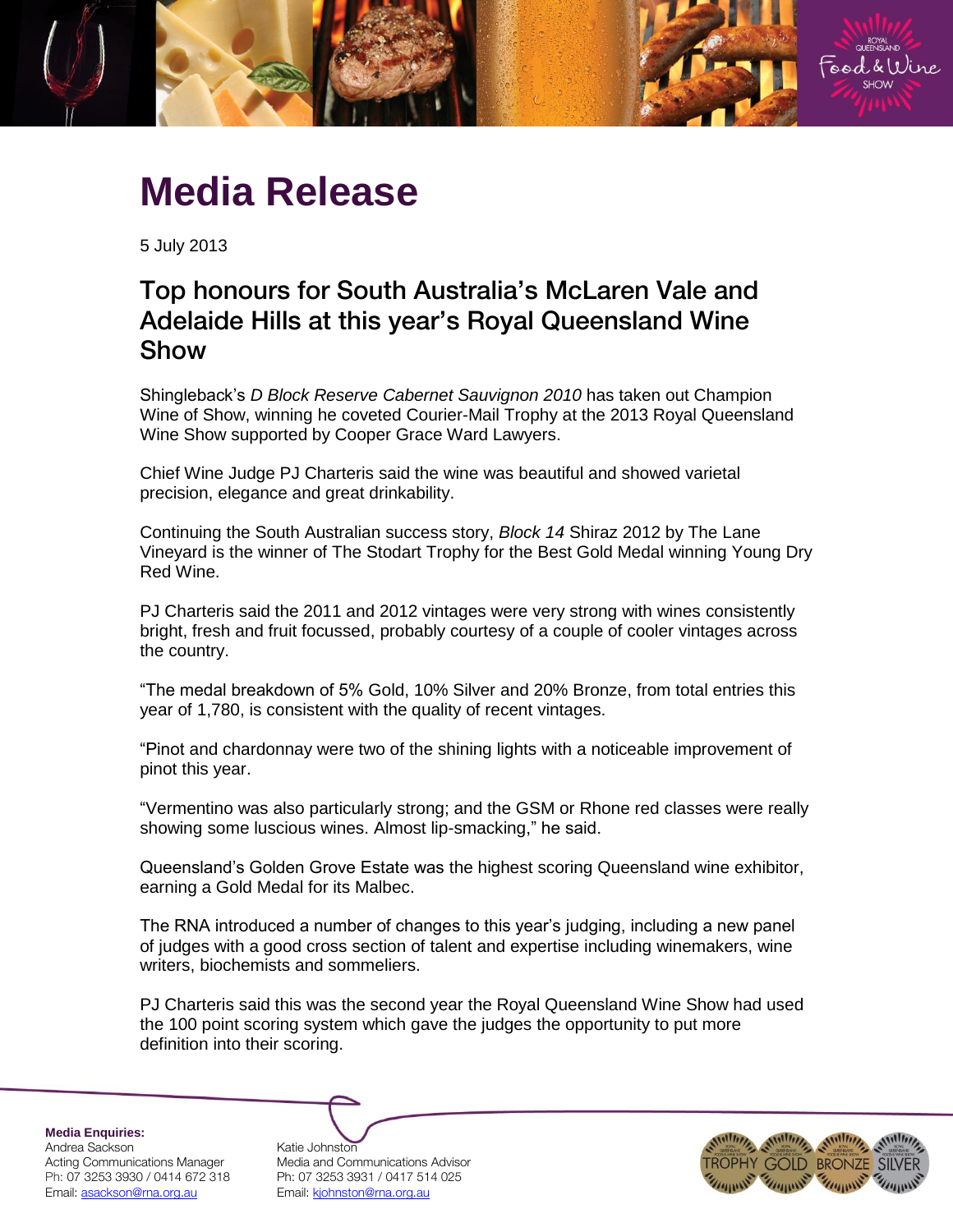

"The 100 point system is used much more widely in the media globally, which brings everything in line and makes the scores more relevant."

"Our judges have earned their stripes this week," said PJ. They have done a stellar job and had a lot of fun along the way."

#### **Trophy Winners for 2013**

*Note: the complete results schedule of medal winners will be available from the Royal Queensland Food and Wine Show website [www.rqfws.com.au](http://www.rqfws.com.au/) from tomorrow Saturday, 6 July.* 

### **THE FANCY TEA TROPHY**

For the Best Gold Medal winning Sparkling White Wine in Classes 61, 87 and 88. *Trophy sponsored by Fancy Tea - Exquisite Crystal Stemware and Vintage Tableware Hire* **Brown Brothers Milawa Vineyard - Class 89 Cat. No. 2 - Pirie Non Vintage Sparkling NV**

### **THE TECHNOLOGY EFFECT TROPHY**

For the Best Gold Medal winning Dry White Wine in Current Vintage Classes 1 to 6. *Trophy sponsored by Technology Effect*  **Jim Barry Wines Pty Ltd - Class 1 Cat. No. 7 - The Lodge Hill Dry Riesling 2013**

### **THE ROYAL QUEENSLAND FOOD & WINE SHOW TROPHY**

For the Best Gold Medal winning Young Dry White Wine in Classes 9 to 14. **Penfolds Wines PTY LTD - Class 11 Cat. No. 75 - Penfolds Bin A Chardonnay 2012**

# **THE ROYAL QUEENSLAND FOOD & WINE SHOW TROPHY**

For the Best Gold Medal winning Mature White Wine, Two Years and Older in Classes 25 to 28.

**Brokenwood Wines - Class 27 Cat. No. 17 - Brokenwood ILR Reserve Semillon 2007**

# **THE TMPOS TROPHY**

For the Best Gold Medal winning Dry White Wine in Commercial Classes 54 to 59. *Trophy sponsored by TMPOS*

**Berton Vineyards Pty Ltd - Class 58 Cat. No. 21 - Berton Vineyards 2013**

**Media Enquiries:** Andrea Sackson Katie Johnston Ph: 07 3253 3930 / 0414 672 318 Ph: 07 3253 3931 / 0417 514 025 Email: asackson@rna.org.au Fmail: kjohnston@rna.org.au

Acting Communications Manager Media and Communications Advisor

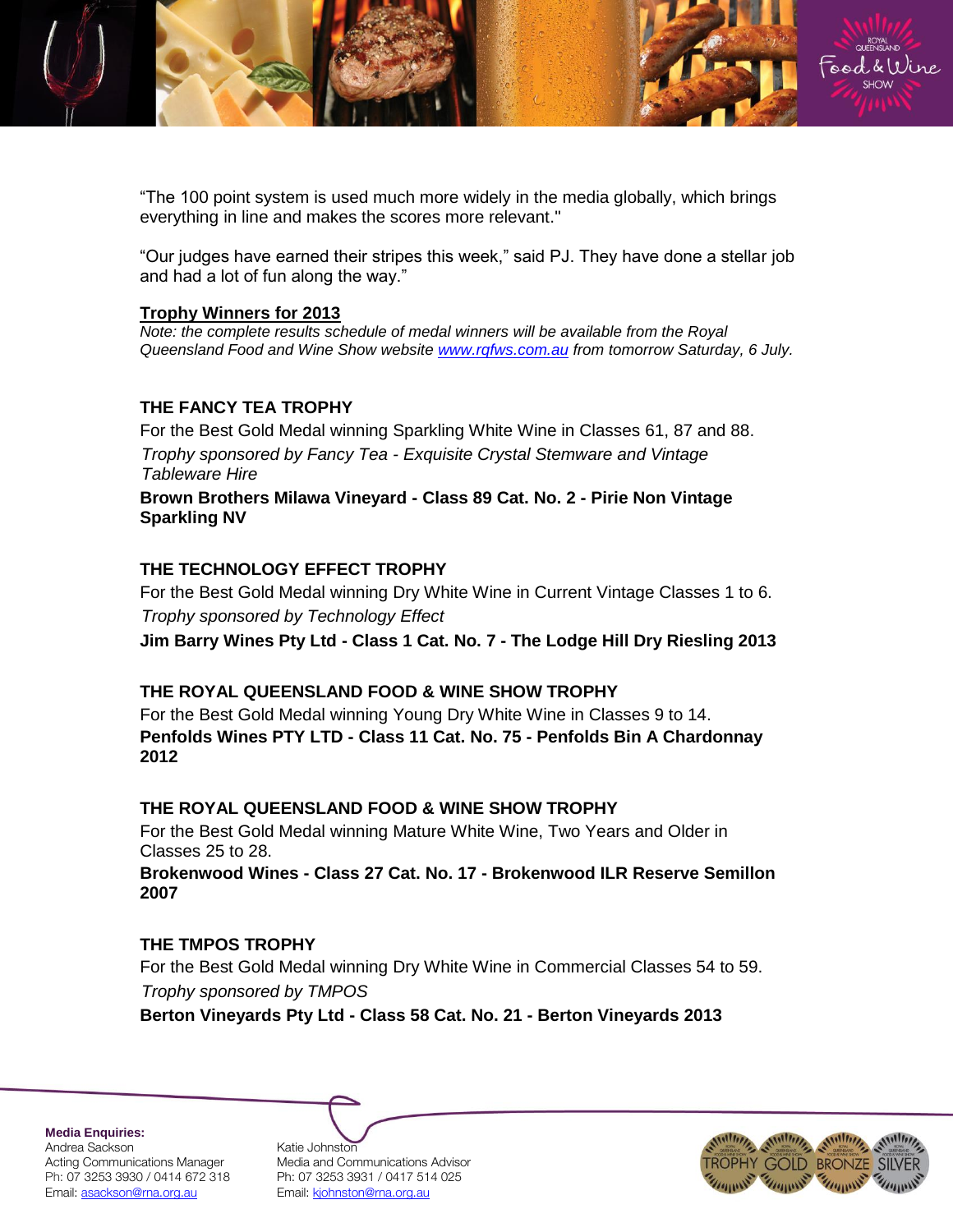

# **THE A O FLEMING TROPHY**

For the Best Gold Medal winning Chardonnay of the Show in Classes 11, 26 and 55. *Perpetual Trophy sponsored by Mr Andrew Fleming*

**Penfolds Wines PTY LTD - Class 11 Cat. No. 75 - Penfolds Bin A Chardonnay 2012**

### **THE BRISBANE CLUB TROPHY**

For the Best Gold Medal winning Aged Riesling 2 Years and Over in Classes 25 and 54.

*Trophy sponsored by The Brisbane Club*

**Pewsey Vale Vineyard - Class 25 Cat. No. 4 - Pewsey Vale The Contours Riesling 2008**

#### **THE DOWN UNDER CELLARS TROPHY**

For the Best Gold Medal winning Sweet White Wine of Show in Classes 15, 29 and 60.

*Trophy sponsored by Down Under Cellars*

**De Bortoli Wines - Class 60 Cat. No. 4 - Deen DeBortoli Botrytis Semillon 2008**

### **THE ALAN COOK MBE TROPHY**

For the Best Gold Medal winning Mature Red Wine Two Years and older in Classes 30 to 38.

*Trophy sponsored by Liquor Merchants of Australia Ltd* **Shingleback - Class 30 Cat. No. 56 - D Block Reserve 2010**

### **THE WINE GUILD OF AUSTRALIA INC (QUEENSLAND) TROPHY**

For the Best Gold Medal Winning Dry Red Wine in Commercial Classes 63 to 71. *Trophy sponsored by Wine Guild of Australia Inc (Queensland)* **Devil's Lair Pty Ltd - Class 65 Cat. No. 37 - Devil's Lair Fifth Leg Shiraz 2012**

### **THE ROYAL QUEENSLAND FOOD & WINE SHOW TROPHY**

For the Best Gold Medal winning Pinot Noir of the Show in Classes 17, 31 and 64. **Echelon Wine Partners - Class 17 Cat. No. 22 - Last Horizon 2012**

**Media Enquiries:** Andrea Sackson Katie Johnston

Acting Communications Manager Media and Communications Advisor Ph: 07 3253 3930 / 0414 672 318 Ph: 07 3253 3931 / 0417 514 025 Email: asackson@rna.org.au Fmail: kjohnston@rna.org.au

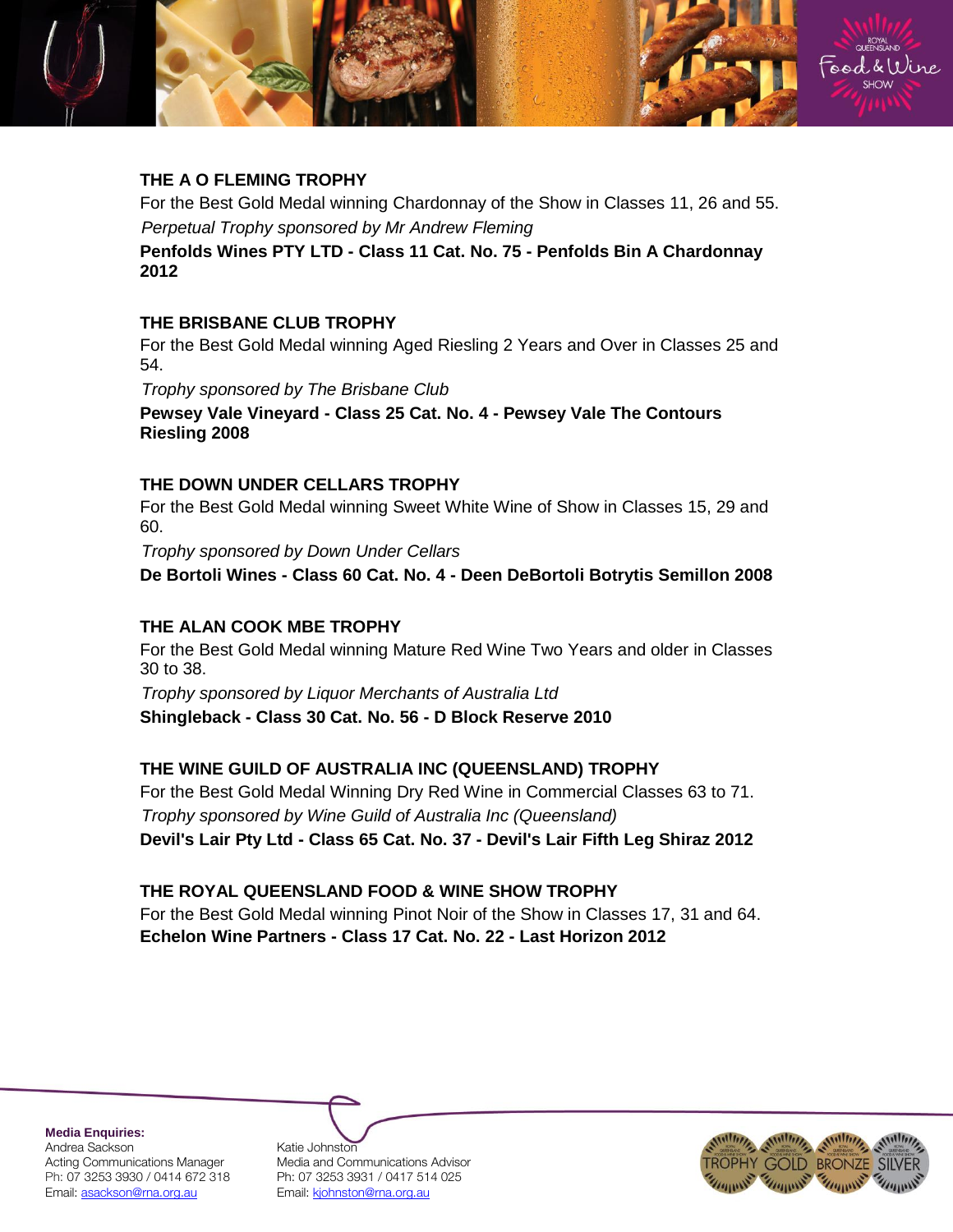

# **THE BRISBANE CLUB TROPHY**

For the Best Gold Medal winning Dry Red Shiraz Wine in Mature Class 32. *Trophy sponsored by The Brisbane Club*

**Domaine Chandon - Class 32 Cat. No. 157 - Domaine Chandon Heathcote Shiraz 2010** 

# **THE JOHN CHANDLER MEMORIAL TROPHY**

For the Best Gold Medal winning Alternative Red or White variety to be judged by Associate Judges.

*Trophy sponsored by Negociants Australia* **Golden Grove Estate - Class 86 Cat. No. 25 - Malbec 2011**

# **THE CSG PRINT SERVICES TROPHY**

For the Best Gold Medal winning Sweet Red Dessert Tawny of Show in Classes 47 to 50 and 77 to 80.

*Trophy sponsored by CSG Print Services*

**Grant Burge Wines Pty Ltd - Class 50 Cat. No. 2 - Grant Burge Wines 20yo Tawny NV**

# **THE THOMAS TROPHY**

For the Best Fortified Wine of Show. *Trophy sponsored by Councillor David Thomas*

**Grant Burge Wines Pty Ltd - Class 50 Cat. No. 2 - Grant Burge Wines 20yo Tawny NV**

### **THE DAN O'CONNOR TROPHY**

Awarded to the Most Successful Exhibitor securing the highest number of points in Wine and Brandy Classes.

*Perpetual Trophy sponsored by Councillor Dan O'Connor*

**De Bortoli Wines**

# **THE JOHN G MARCHANT MEMORIAL TROPHY**

For the Most Successful Queensland Exhibitor gaining the greatest number of points.

*Trophy sponsored by Peter Marchant*

**Golden Grove Estate**

**Media Enquiries:** Andrea Sackson Katie Johnston Email: asackson@rna.org.au Fmail: kjohnston@rna.org.au

Acting Communications Manager Media and Communications Advisor Ph: 07 3253 3930 / 0414 672 318 Ph: 07 3253 3931 / 0417 514 025

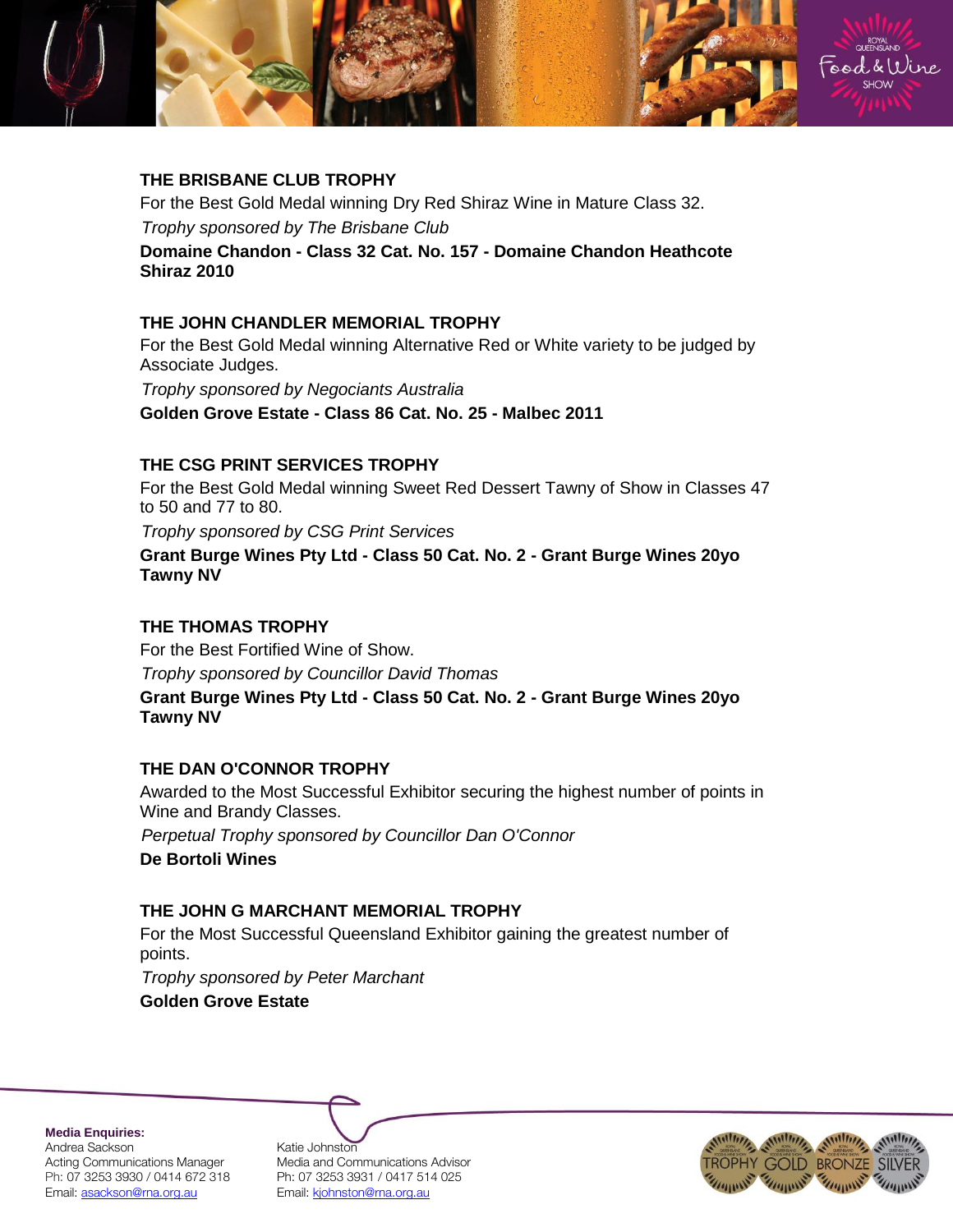

#### **THE BEST SINGLE VINEYARD WHITE TROPHY**

For the highest point scoring gold medal winning entry in class 85. **Devil's Lair Pty Ltd - Class 85 Cat. No. 32 - Devil's Lair Ninth Chamber Chardonnay 2011**

#### **THE BEST SINGLE VINEYARD RED TROPHY**

For the highest point scoring gold medal winning entry in class 86. **Sleepy Hollow Wines Pty ltd - Class 86 Cat. No. 57 - You Yangs View 2012**

#### **THE FLINDERS GROUP TROPHY**

The Best Single Vineyard Wine of Show Trophy For the highest point scoring gold medal winning entry in classes 85 and 86.

*Trophy sponsored by Flinders Group*

**Sleepy Hollow Wines Pty ltd - Class 86 Cat. No. 57 - You Yangs View 2012**

#### **THE ROYAL QUEENSLAND FOOD & WINE SHOW TROPHY**

For the best gold medal winning Queensland wine made and produced in Queensland by a Queensland winery to be judged by interstate judges only. **Golden Grove Estate - Class 86 Cat. No. 25 - Malbec 2011**

#### **THE STODART TROPHY**

For the Best Gold Medal winning Young Dry Red Table Wine in Classes 16 to 24. *Perpetual Trophy sponsored by The Stodart Family* **The Lane Vineyard - Class 18 Cat. No. 122 - Block 14 2012**

#### **THE COURIER-MAIL TROPHY**

For the Grand Champion Wine of Show selected from all Trophy winning wines, excluding Current Vintage Whites, Young Reds and Fortified Wines. **Previous Winners of the Grand Champion Wine of Show:**

2012 Annie's Lane At Quelltaler, Annie's Lane Cooper Trail Shiraz 2010 2011 - Treasury Wine Estate, Seppelt Drumboy Riesling 2005 2010 - Foster's Group Ltd, Leo Buring Leonay Maturation

Release Riesling 2005 2009 - McWilliams Wines, Mount Pleasant Lovedale 2003 2008 - Foster's Group Ltd, Saltram No.1 Shiraz 2006 2007 - Oakridge Vineyards, Oakridge Chardonnay 2006 2006 - Majella Wines, Majella Cabernet 2004 2005 - Coldstream Australia, Coldstream Hills Reserve Chardonnay 2003 *Trophy sponsored by The Courier-Mail*

### **Shingleback - Class 30 Cat. No. 56 - D Block Reserve 2010**

**Media Enquiries:**

Andrea Sackson Katie Johnston Ph: 07 3253 3930 / 0414 672 318 Ph: 07 3253 3931 / 0417 514 025 Email: asackson@rna.org.au Fmail: kjohnston@rna.org.au

Acting Communications Manager Media and Communications Advisor